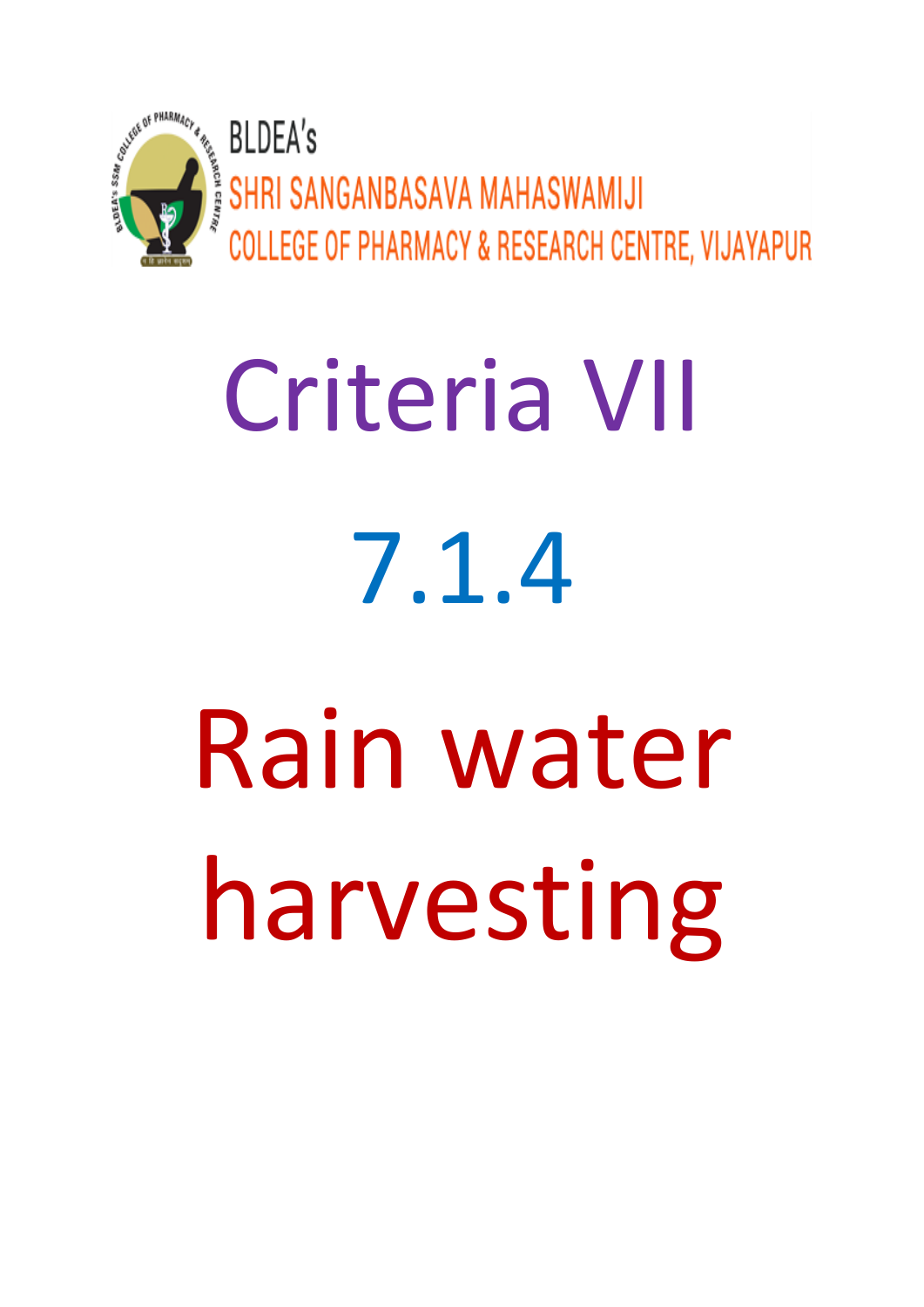

## Criteria VII

## 7.1.4

1. Rain water harvesting Photos





Pipe lines for the collection of water form roof.

**Principal,<br>BLDEA's, S.S.M. College of<br>Pharmacy & Research Centre<br>VIJAYAPUR-586103.**